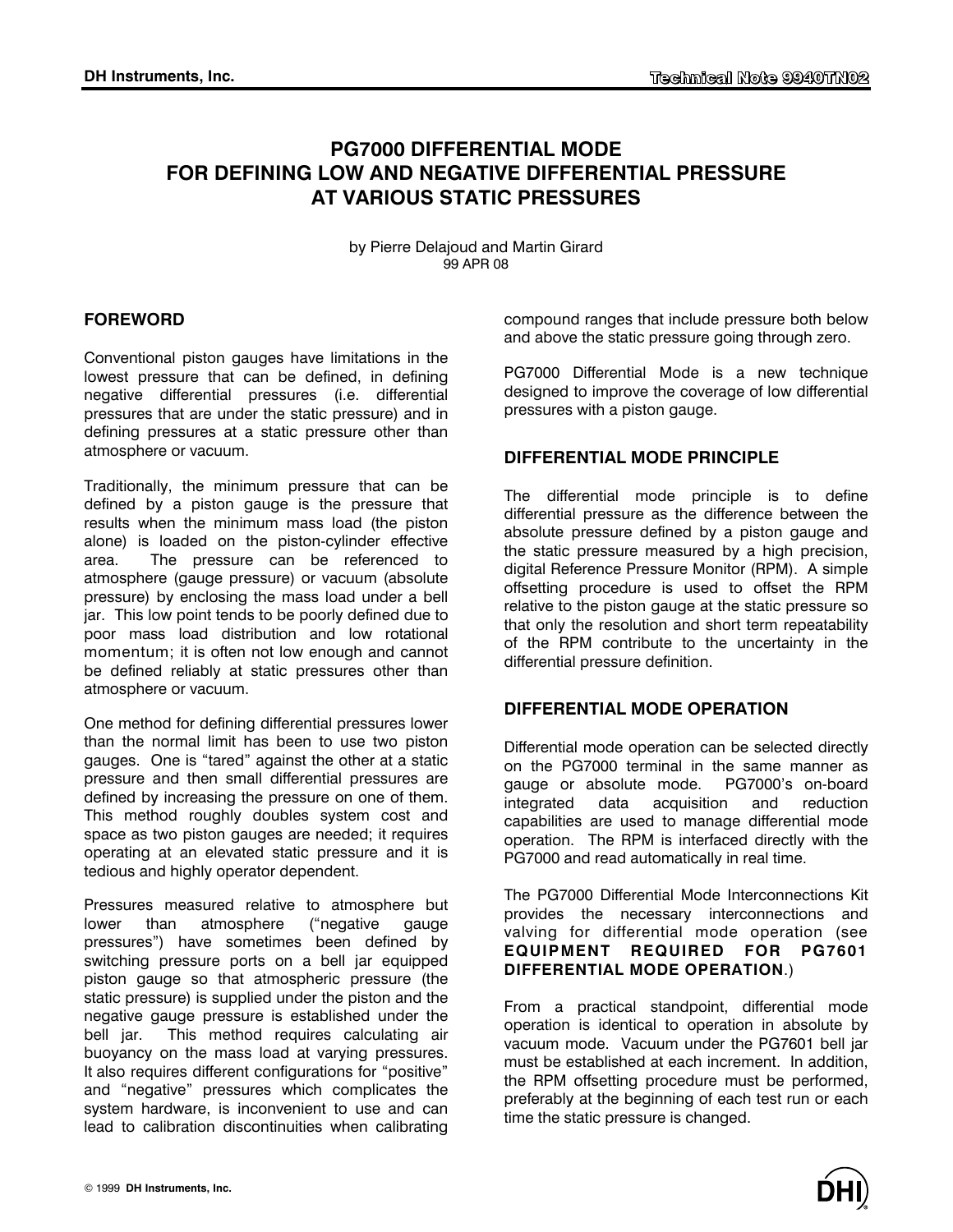## CALCULATIONS Repeatability:

The differential pressure, PG<sub>dif</sub>, defined by the  $\pm 0.3$  Pa (0.000044 psi) PG7000 at static pressure, PG<sub>RPMstart</sub>, is calculated by the following: **Accuracy: Accuracy:** 

$$
PG_{\text{diff}} = PG_{\text{abs}} - \text{RPM}_{\text{curr}}
$$

| $PG_{\text{diff}}$     | Differential pressure defined by<br>PG7601                                                                                                      |
|------------------------|-------------------------------------------------------------------------------------------------------------------------------------------------|
| $Pg_{\rm abs}$         | Absolute pressure defined by<br>PG7601                                                                                                          |
| $RPM_{\text{current}}$ | Current RPM reading of static<br>pressure                                                                                                       |
| RPM <sub>offset</sub>  | PG <sub>RPMstart</sub> - RPM <sub>indicate</sub>                                                                                                |
| and:                   |                                                                                                                                                 |
| PG <sub>RPMstart</sub> | the static pressure value,<br>applied by PG7601 to the RPM<br>at the start of the test to<br>determine the RPM offset at<br>the static pressure |

| $\mathsf{RPM}_{\mathsf{indicate}}=$ | RPM reading when PG <sub>RPMstart</sub> |
|-------------------------------------|-----------------------------------------|
|                                     | is applied to RPM test port             |

Specifications assume the piston gauge used is a PG7601 with a 10 kPa/kg (35 mm) piston-cylinder and a 35 kg mass set and the static pressure monitor is an RPM3-A0015.

## **Static Pressure Range:**

15 to 100 kPa absolute (2.2 to 15 psia)

### **Differential Pressure Range:**

Positive and negative around the static pressure with a minimum of 15 kPa absolute (0.7 psia) and a maximum of 350 kPa absolute. For example, if the static pressure is 100 kPa, the minimum differential pressure is - 85 kPa (- 12.3 psi) and the maximum differential pressure is  $+250$  kPa ( $+36.3$  psi). Includes positive and negative values at and near zero.

 $\pm$  (0.3 Pa + 20 ppm)  $\pm$  (0.3 Pa + 20 ppm)

## Where: **UNCERTAINTY ANALYSIS**

The uncertainty analysis assumes the piston gauge used is a PG7601 with a 10 kPa/kg (35mm diameter) piston-cylinder and a 35 kg mass set and the static pressure monitor is an RPM3-A0015.

The uncertainty in the differential pressure defined is the uncertainty in the definition of absolute pressure with a vacuum reference adjusted to take into account; a) definition of the pressure with respect to the relative value of static pressure measured by the RPM rather than the absolute value of static pressure measured by the vacuum gauge and, b) a reduction of uncertainties associated with low mass loads.

The uncertainty of PG7601 in absolute by vacuum reference mode is analyzed in **DHI** Technical Note 7920TN01, "Uncertainty Analysis for Pressure Defined by A PG7201 or PG7601 Piston Gauge." The standard accuracy specification with a coverage factor of two is  $\pm$  (0.2 Pa + 20 ppm).

The uncertainty on differential mode pressure definitions is the uncertainty in absolute by vacuum reference mode modified by: **SPECIFICATIONS** 

- **Reduction of the uncertainty on vacuum (see B7 of the Technical Note 7920TN01)**: In differential mode, the contribution of vacuum measurement is the repeatability of the vacuum gauge, not the absolute value of the vacuum measurement. Differences in the measurement of vacuum when determining RPM<sub>offset</sub> and when making subsequent differential pressure measurements will offset the measurements. One standard uncertainty of the repeatability of the vacuum gauge for subsequent measurements within  $\pm$  1 Pa of each other is estimated to be 0.03 Pa.
- **Reduction of uncertainties associated with low mass loads (see B1 of the uncertainty analysis)**: In differential mode, the uncertainty on the mass load corresponding to the static pressure is eliminated in the RPM offset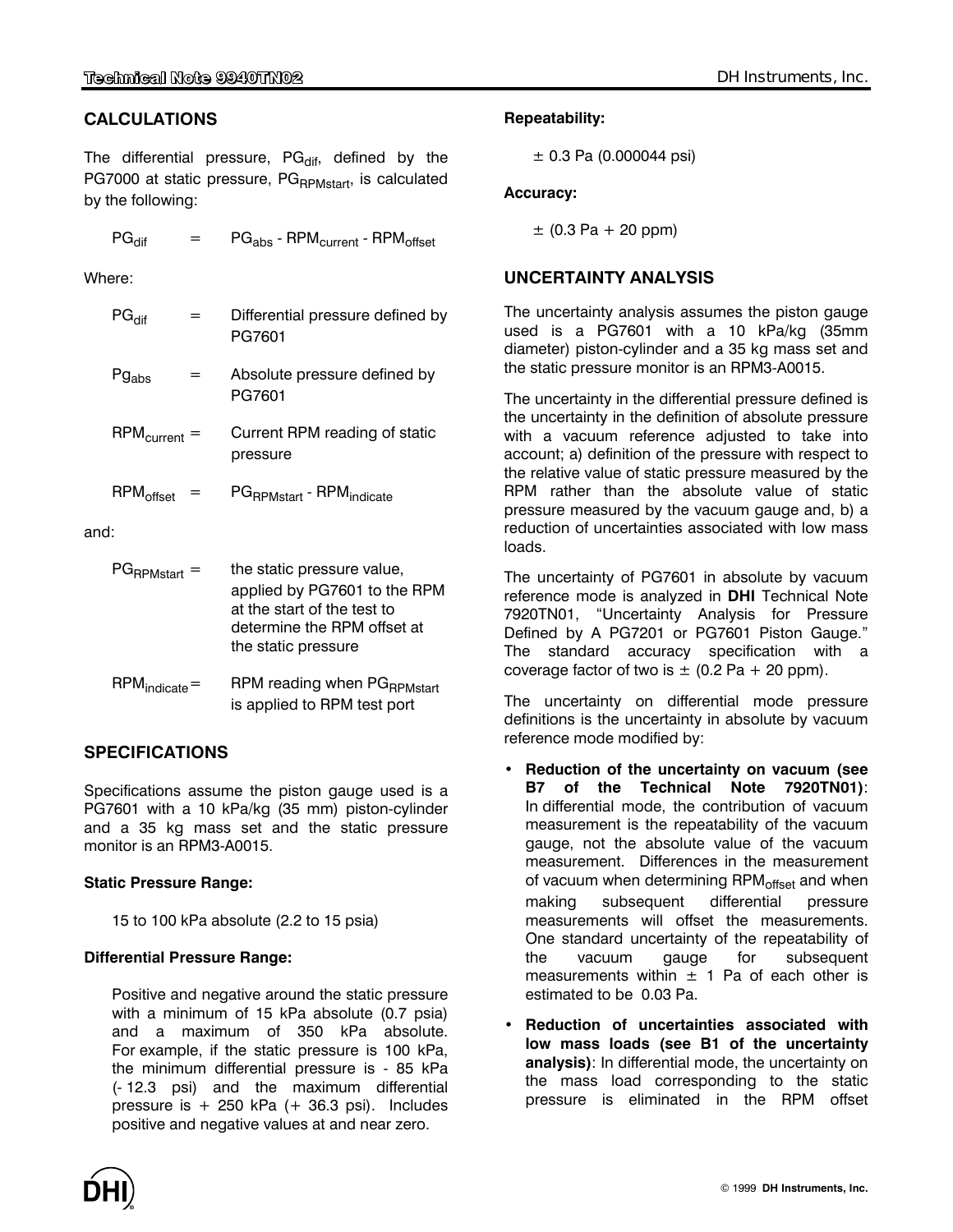procedure. The only remaining mass uncertainty is the relative uncertainty on the differential mass load corresponding to the differential pressure. The most significant aspect of this uncertainty reduction is the elimination of constant uncertainties on the piston and mass loading bell masses.

**• The uncertainty on RPMoffset:** This uncertainty is a function of the resolution and short term stability (the time of the differential mode test sequence) of the RPM at the static pressure value. By statistical experience with a population of RPM-A0015 instruments, one standard uncertainty is estimated to be 0.15 Pa.

The "Absolute w/ Application of Vacuum" column of the **10 KPA/KG PISTON-CYLINDER RANGE** uncertainty table of Technical Note 7920TN01 is modified to arrive at the uncertainty on differential pressure definitions. The standard uncertainty of the vacuum measurement (B7) is changed to 0.03 Pa and the RPM**offset** uncertainty parameter of 0.15 Pa is added. Recombining these results in a combined

and expanded uncertainty, with a coverage factor of two, of  $\pm$  (0.31 Pa + 17.5 ppm). This value is rounded to a Standard Accuracy Specification for differential mode operation of:

**+ (0.3 Pa + 20 ppm)** 

## **EQUIPMENT REQUIRED FOR PG7601 DIFFERENTIAL MODE OPERATION**

- (1) PG7601 piston gauge platform
- (1) PC-7600-10 gas operated piston-cylinder module
- (1) MS-7001-35 mass set
- (1) VA-7601-REF, vacuum package for PG7601 reference (or equivalent)
- (1) MPC1 or PPC1, pressure controller
- (1) VA-PPC/MPC-REF, vacuum package for MPC1 or PPC1 (or equivalent)
- (1) RPM3-A0015, reference pressure monitor
- (1) PK-7600-DIF, interconnections kit with differential mode controller
- (1) PK-7600-DIF-VOL, static pressure reference volume (optional)

## **DIFFERENTIAL MODE SCHEMATICS**



- 1. PG/STATIC P CONTROL Port (to pressure control component)
- 2. PG Port (to PG7601 piston gauge)
- 3. TEST HIGH (quick connection to DUT "high" side)
- 4. TEST LOW Port (quick connection to DUT "low" side)
- 5. 1/8 in. NPT F or 4T Quick Connector
- 6. STATIC P Port (to Static P Reference Volume if present)
- 7. STATIC P SUPPLY Port (direct connection to vacuum supply if needed)
- 8. CONTROL SELECTION Valve (to direct pressure control component to adjust high side or low side pressure)
- 9. PG SHUTOFF Valve (to isolate PG7601 when changing PG7601 mass loads)
- 10. TEST BYPASS Valve (to establish zero differential pressure by bypassing the high and low sides)
- 11. Reference Pressure Monitor (RPM3) (to measure the static pressure)
- 12. STATIC P SELECTION Valve (to vent the static pressure, connect to port(7) or shut it off)
- 13. Static Pressure Exhaust (internal)
	- 14. Differential Mode Controller Enclosure

Figure 1. **Differential Mode Schematic**